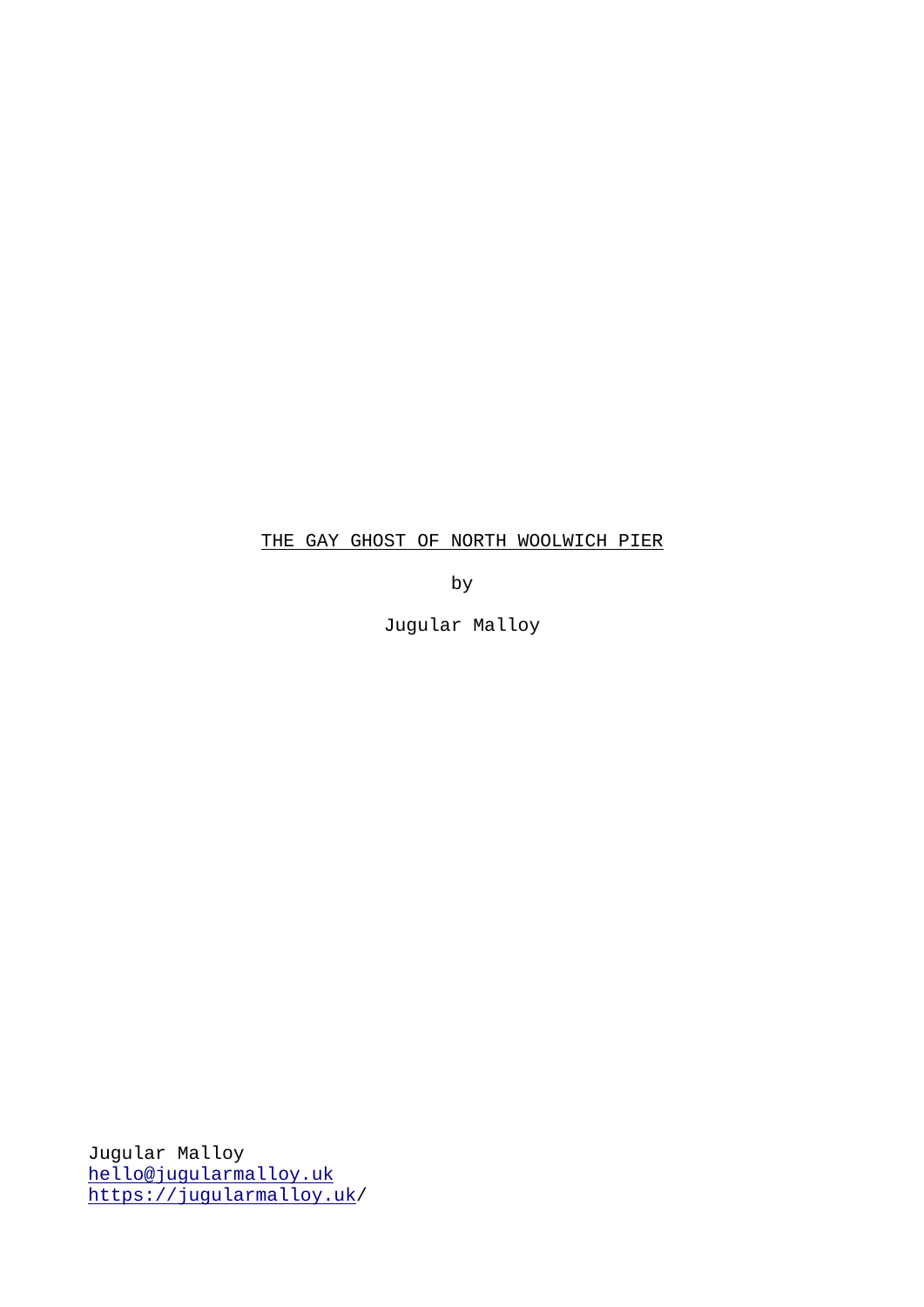ACT I

KATARINA: I was cycling back from a Deliveroo shift, I work in Shoreditch because there's more jobs there so it's a 10km cycle and I get back late at night. I remember, that it was a wet night, and when it's wet the discharge from the sugar pile at Tate&Lyle mingles with the rain water on the road and it creates this weird watery black road treacle that splashes on you and it sticks to your clothes and it gets in your mouth and you can taste that it's sweet.

> I had some leftovers from the last job I did, sometimes, at the end of the night when the restaurants are throwing out the leftovers they give it out to the riders. They're not meant to but it's one of the perks of the job. This time it was Nandos, so I was looking forward to it, so, well I know it's not the safest but my boyfriend at the time was quite controlling, but on a Saturday night, he knew I finished late at different times. So basically Saturday nights were when I could go to my spot by the old pier and take a bit of time for myself without him getting funny with me when I got in.

> So I get my food and go towards the stairs that take you over the flood barrier and to my spot- the stairs by the old pier that go down to the foreshore when the tide's out.

> But the stairs, were blocked off by these big grey hoardings, basically they'd just started building those rich people flats they're building there now. I was so pissed off I can't even tell you. I wanted to see how close I could get to my spot, so, I cycled down towards the ferry entrance and then went back on myself over the sloped bit¿ that takes you over the flood barrier.

> I could already see from there that they'd blocked off the path from in front of the pier, but I wanted to see more, I was angry, I didn't feel ready to give up my spot yet. And as I reached it, and I could see my steps, and I finally started to take on board that I wasn't gonna get to eat my food on my steps, just as the words were forming inside *my* head, I heard a voice, not *my* voice, but a man's voice, it was like deep, but soft, and melodic. He went like "This is my fucking spot, you bastards."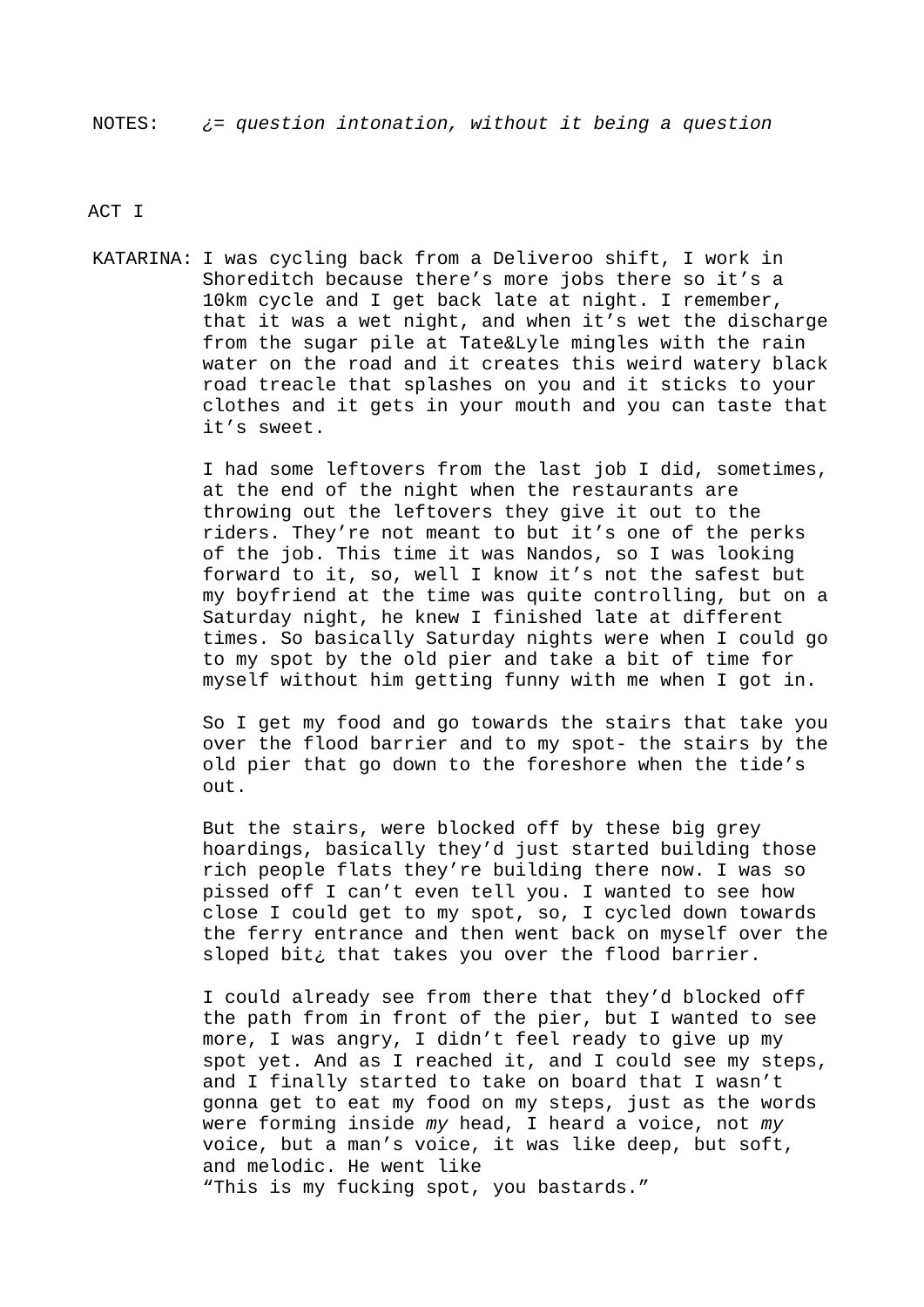And right then, swear to God, no word of a lie, a guy, a black guy, a small black guy who was totally naked except for some very tiny, very tight, silver shorts, just like... emerged, from the hoardings. And I don't mean like, he opened a door, there's no door, it's totally blocked, he just… emerged.

He walked right past me like I wasn't there at all, he walked about as far as halfway between the pier and the end of the path, and then he just… disappeared.

I was scared shitless to be honest but I also kind of felt like we had something together in that moment. Anyway, I had to just eat my food on the kerb.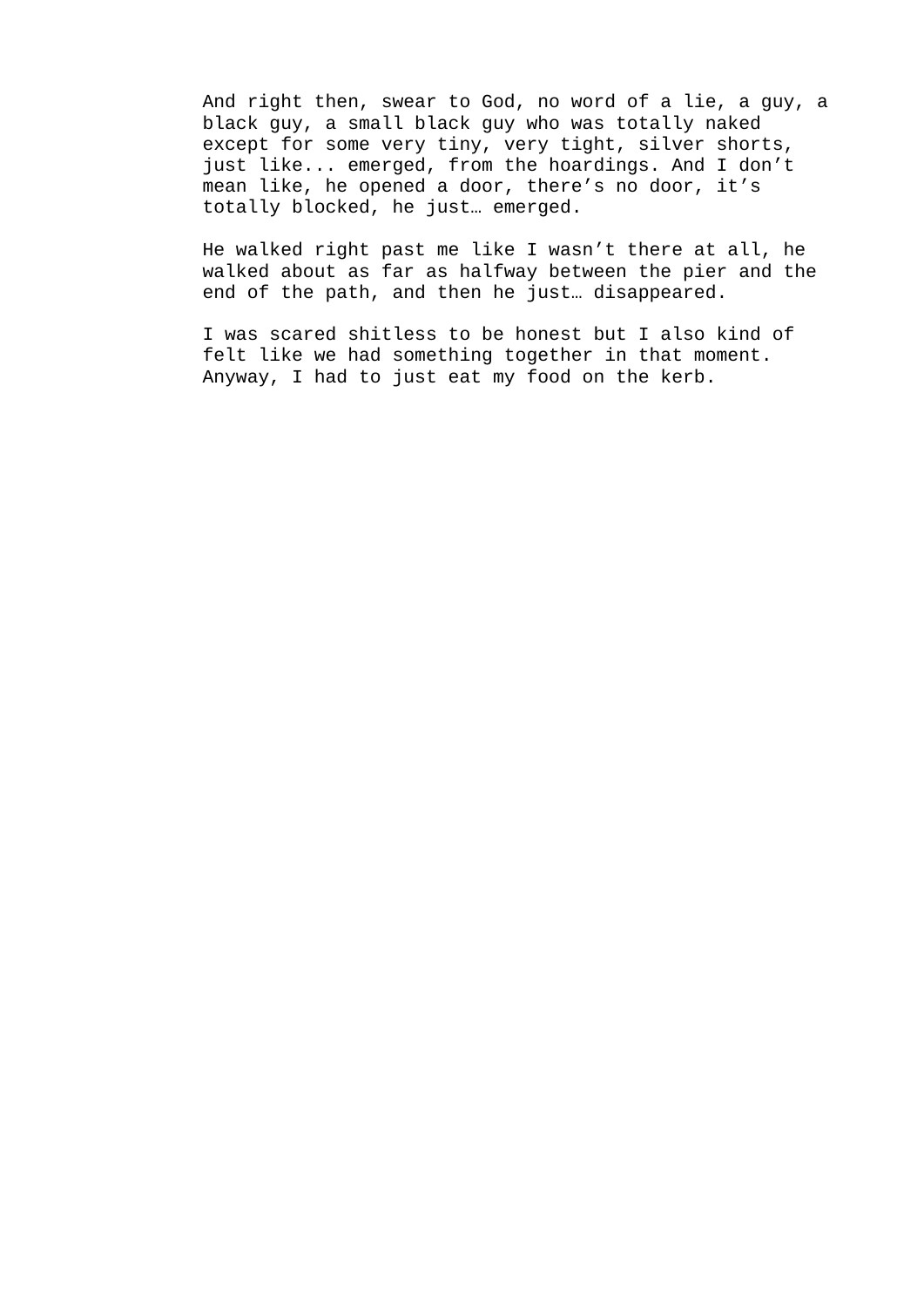SEAN: So, back in the eighties I used to go to the football, and I used to always go down with my mates Spud and Stewart. It was a Saturday, and we was celebrating. It'd been West Ham Millwall and we'd won 2 nil. Not only that, well, probably more important to us if I'm honest, our boys had the Millwall firm running after the match, and Millwall, they weren't, y'know, they weren't nothin to be sniffed at back then, they were serious boys. So it's safe to say that we was on a high. The adrenaline was pumping, we were feelin powerful. We went down to our usual spot down by the pier, and the tide was in so we sat at the top of the steps, those steps that go down to the beach when the tide's out. We had cans, fags, a little bit of coke, everything we needed. And we just sat on the top of the steps there y'know looking out over the river and talkin... can't remember what about, y'know, what you'd expect. Anyone walkin past probably woulda thought we were pretty loud and obnoxious but it's quiet down there at night and, anyway, as far as we were concerned that was our spot.

> I was sat closest to the pier and I remember, I saw a glint of silver out of the corner of my eye over to my right, so I looked, and I saw that this black man near the pier, and I saw that he was completely naked, and he was wearing nothing but a pair of very tiny, very tight, silver shorts. He was small and, he was walking in a way that… it was obvious he was gay.

> I instantly felt this huge wave of anger. And it was like this very powerful feeling kind of anger and Spud and Stewart must have seen me looking and so *they* looked over and they immediately got up. I remember there was this, there was just this few seconds of silence where all three of us were just watching this black bloke, because it was strange. But then I turned around to look at Spud and Stewart and I could see from their faces that they were feeling exactly the same thing that I was feeling.

## PAUSE

I think we were just… for us that was our spot and I,I think we felt angry that… he felt that he could just walk up there, out in the open like that, without any shame. That that made us angry. That made us angry.

I shouted summin… summin I can't repeat, but he didn't even blink. By this time he was walking down the pier so I followed him. I shouted at him again but again he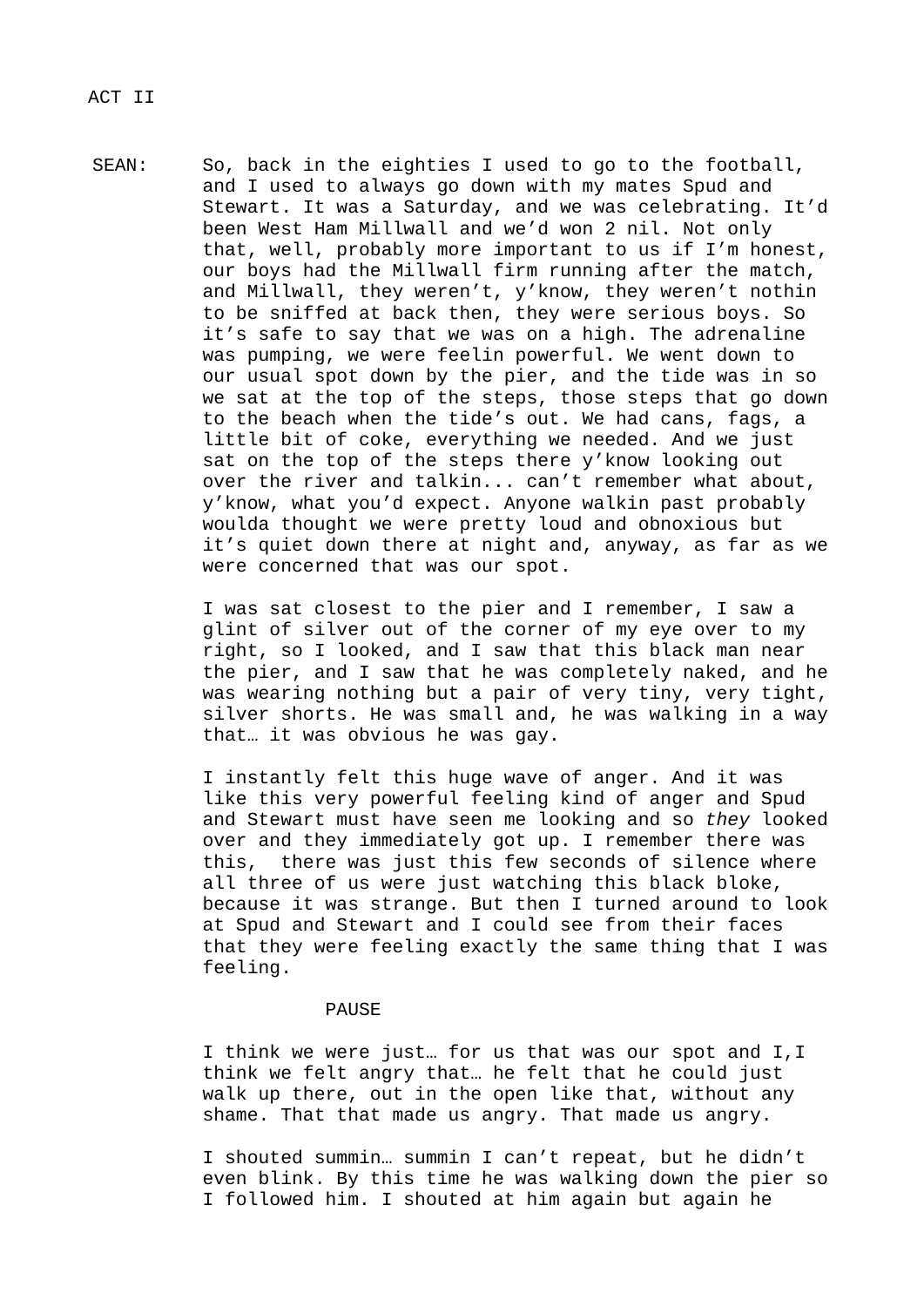didn't react, didn't turn around, nothing. That made me more angry. By this point he'd reached the end of the pier, I started running fast, I felt- I felt powerful. And when I got close, I put my hands out and lunged towards him to push him over the edge... but- as soon as, just as I expected the tips of my fingers to touch his shoulderblades, and I could see his back *clearly*… he disappeared. And I ended up following through and falling right off the end of the pier and into the river.

Now… I've lived in North Woolwich all my life and I've always been surrounded by water but I can't swim. I can't swim at all. I'm-I'm scared of water. And the tide was in, the water was high, and straight away I went under, and I could feel the undercurrent pulling me further. I was scared. I thought that was me, done. And I just remember thinking that I hope my Mum don't find out why I died. I don't know how long it was but I couldn't have been far off passing out when I heard this voice. And I don't wanna be funny but he did sound gay and he did sound black, he went "This is my fucking spot you bastards." Well, I thought that was it. But, the next thing I knew I was suddenly being pulled up out of the water by this, force, I mean it was fast, it was only a couple of seconds and my head broke the surface of the water and I was taking the biggest gulps of air I had ever taken in my life. I saw that Spud and Stewart were up there by the steps, and that I'd come up not that far from them. And I mean I musta looked worse but they looked white as fuckin sheets but they already had the life saving ring ready so they threw it down and I grabbed it and they managed to pull me over to the steps. As soon as I got up there I asked them what it was that pulled me up out of there but they just looked confused. They thought I'd swam my way up.

After that I was pretty shaken and I didn't leave my room at my Mum's for weeks. Spud and Stewart were really good, they came to visit me and bring me fags and magazines and stuff but, after a while… and I don't know why but, I just couldn't look at them anymore. So, I asked me Mum to stop letting them in.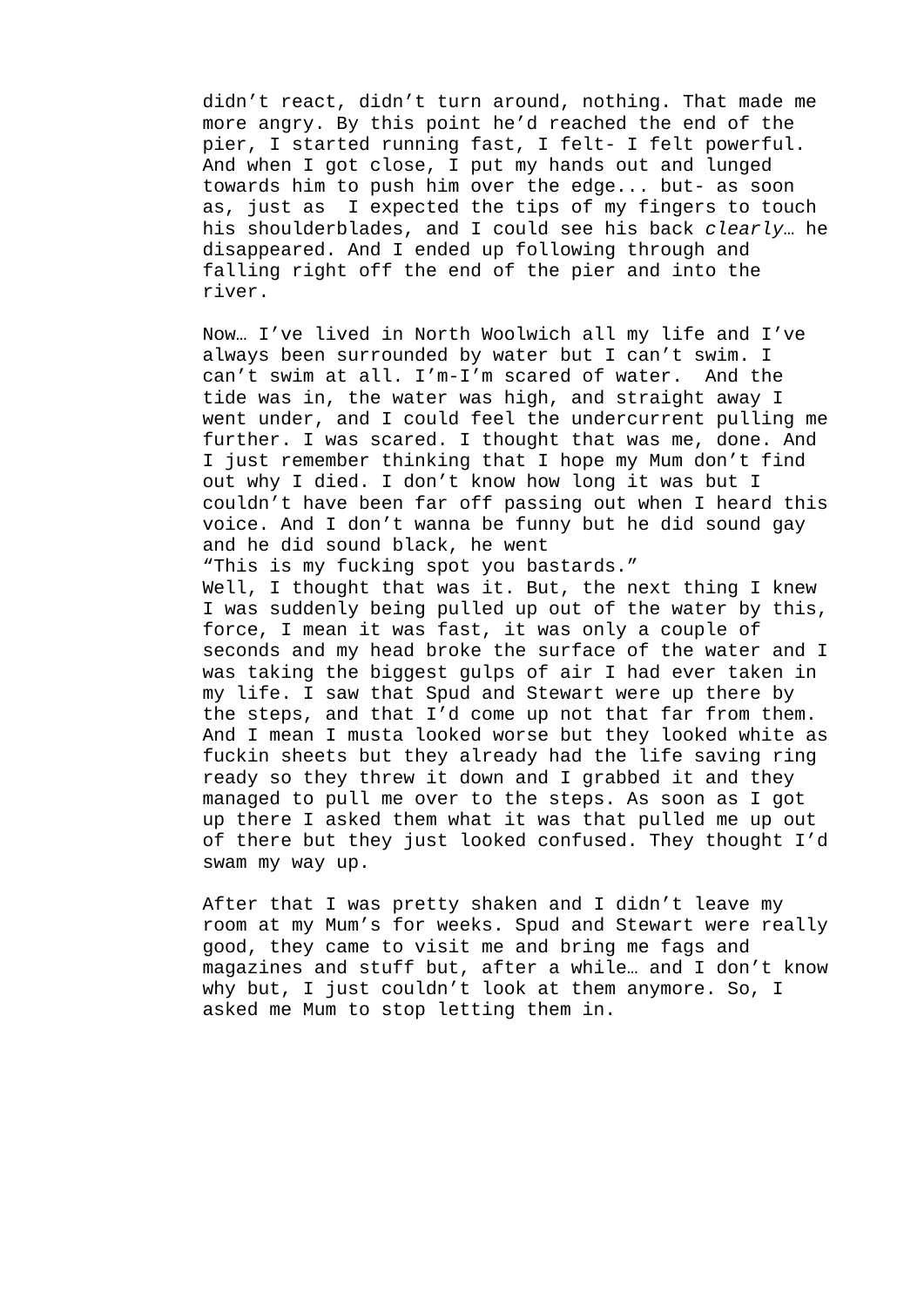IAIN: The first night I met Jide was on the pier. He'd come in on the boat that day, he was a seaman from Nigeria, had his fun in the pubs and after kicking out he went down to the pier like a lot of the sailors liked to do and like us boys liked to do too. I could tell it wasn't his first time down here, he knew where to go and what to do. I remember he just looked at you with these beautiful warm eyes like he'd already known you for years. He was beautiful. He was petite, elegant, quite feminine actually, in his own way, you knew he was queer as soon as he started walking. Well of course we were at the pier so we did what you do at the pier and then we went our separate ways. And the next day, we both came back.

> That summer there'd been a big strike, there were a lot of strikes in those days and I can't remember which one it was, but of course everything was delayed so Jide didn't have to go back on his boat so soon. So we ended up on that pier every night and after a week we felt like we'd go to know each other, and we liked each other, we liked each other a lot. A lot of the other boys on the pier in those days had women at home who they were happy with but I was never that sort and nor was Jide and I think we, I think we worked that out about each other.

He put up with me. I was very ignorant back then, very ignorant, I was awful, I couldn't pronounce his name right for three weeks straight but he put up with me. And he didn't put up with much, he used to get treated awfully round here and people would say the most *dreadful* things to him and he would always send them off packing one way or another. He had a *razor sharp* tongue, and not many started something with him and came out of it well. But he put up with me, and I felt ever so grateful for that.

Well, one week turned into two weeks and that turned into three and after a month we were in love. I knew his ship was due to leave soon and I couldn't stand to see him go. I knew North Woolwich wasn't the best place in the world and I knew he loved the ocean and that he loved Lagos, so, when he told me he wanted to stay of course I was over the moon but I did make sure I asked him if he was sure. He said he was sure, he said he loved me and that… that that was all that mattered…

Well, his boat left without him and I got him a job where I worked at the Tate&Lyle sugar refinery. Jide was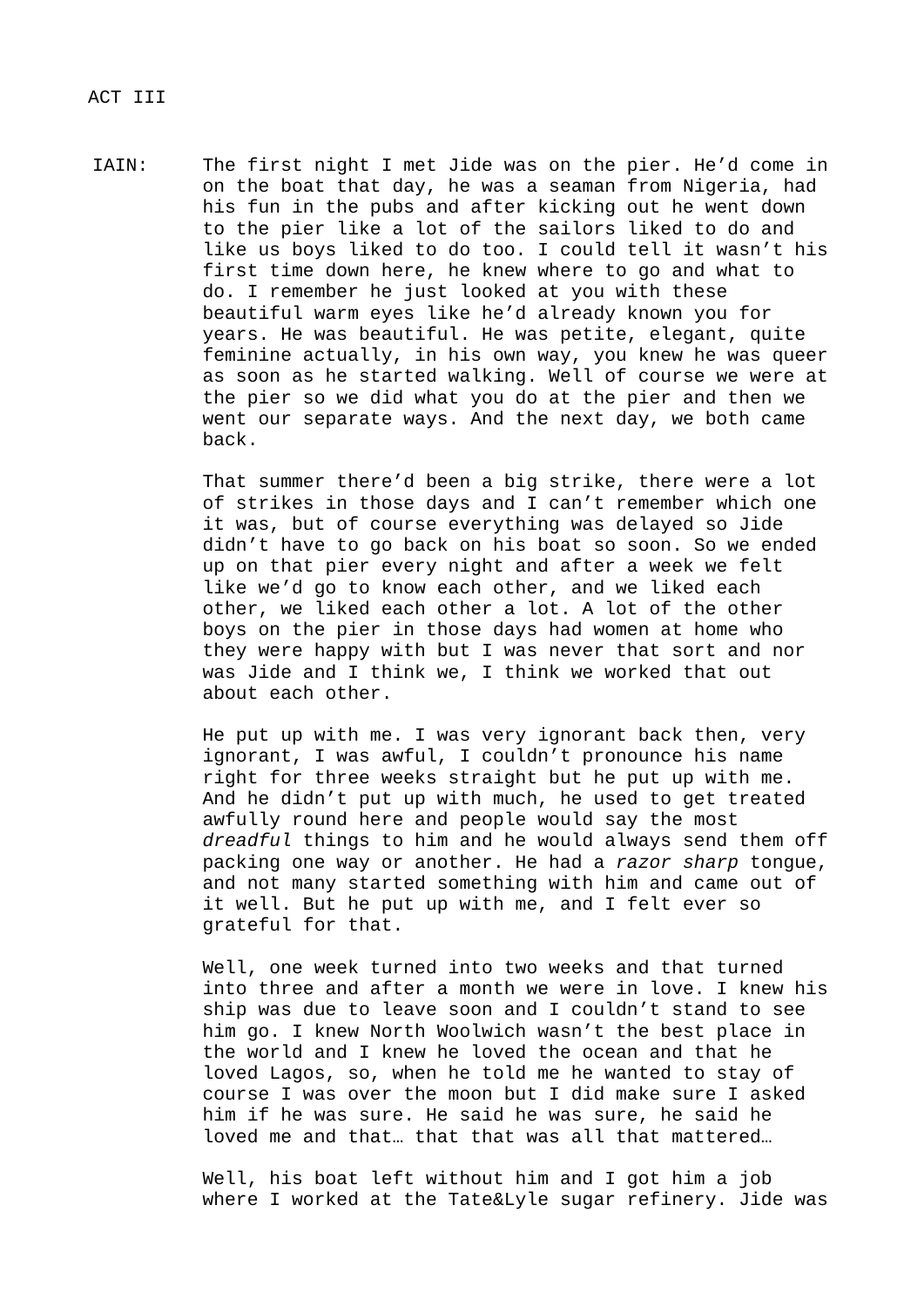a very educated man and he knew all about the history of sugar- which I knew nothing about, he had to teach meso the irony of working in that place was not lost on him. And I think it was a very painful and bitter irony for him. He was an incredibly sensitive and kind hearted soul and I know it broke his heart every day to handle that sugar knowing where it came from. I used to say to him, y'know, "but slavery's over, Jide" and he'd look at me with that look of sort of pitying patience he often had and say "Do you think it's much better for the people now?".

We moved in together, into one of the little terraces on Saville Road, and we told people we were brothers. Of course people knew that wasn't true but I think we found it quite funny so we just kept insisting on it. Jide was a very talented musician and he used to play around the pubs at the weekend and he was just fantastic, everybody loved him. And we still went to the pier, sometimes we went together and sometimes we went on our own. Jide loved the pier. He once said to me that when we had sex on the pier, right there on top on the river, he liked to think about how there was an uninterrupted passage of water between us and Lagos. It made him happy thinking about that.

In the 30s conditions at Tate&Lyle weren't good, and he wanted to improve things. And I don't think the management took very kindly to a small little black man telling them how to do things. Fortunately for *them* the union didn't take too kindly to it either, so he was never allowed in the meetings. The thing is, if the union had ever stopped being so stupid and realised what an asset Jide could have been to them I think they could have kicked up a fair bit of a stink… and I think maybe the management were clever enough to know that. All I know is that, well, I worked there too and I saw first hand how careful he was. He was a very dextrous and capable man, he wasn't clumsy…

We were working in different parts of the refinery so... I didn't find out that day. And of course we weren't married so they had no obligation to tell me anything, and they didn't. It was quite normal for him to go off and do his own thing at night so I wasn't too worried when he didn't come home… but when I woke up alone…

I went into work and found out from the shop steward. He told me that Jide had fallen into a vat of boiling sugar. It was an accident, apparently.

I was devastated. I walked out of work right then and there and I just went straight home and cried into our